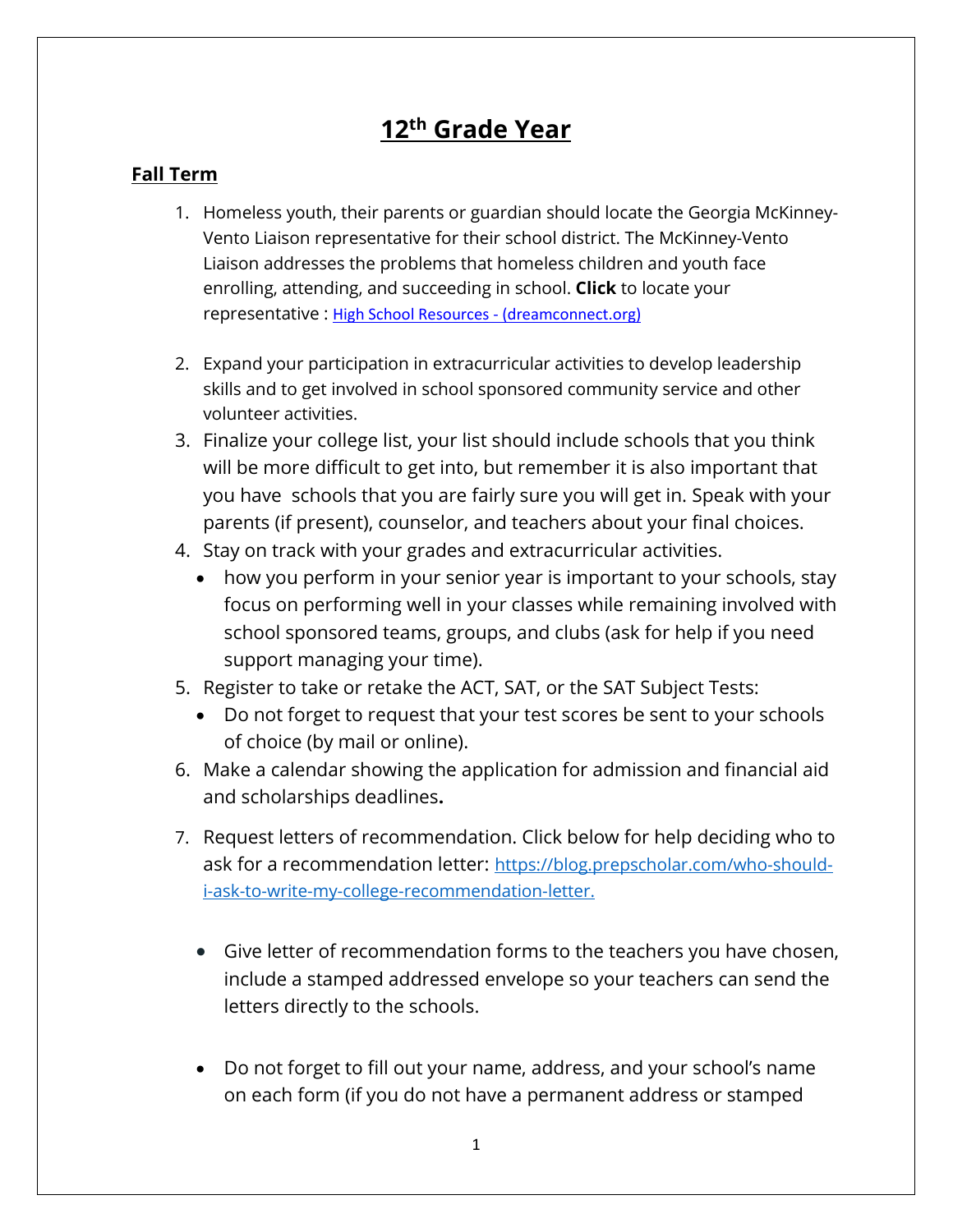envelopes check with your counselor or your McKinney-Vento District Liaison representative.)

- 8. School Records:
	- Make sure your high school counselor knows which college you want transcripts, test score reports, and letters sent too.
	- Make sure that your teachers and counselor have all forms earlier than the actual deadlines dates to ensure they will have time to send in all your forms on time.

## **Winter Term**

- 1. Finish the application forms for your final list schools:
	- Proofread.
	- Make extra copies before sending them off.
	- Try to have everything completed before the winter break make sure you are not rushing to make deadlines.
- 2. Continue your scholarship search:
	- Apply for scholarships whose deadlines are near, keep searching for more scholarships and grants with later deadlines.
	- If you applied for early decision you should be hearing something soon:
	- If you get in, you will need to withdraw your application from your other schools (if this school is your 1<sup>st</sup> choice).
	- If you do not get in keep your other applications out there and focus on those colleges.
- 3. Check with counselor to verify that all the schools that you applied to have received all your information (test scores, transcripts, and recommendations).
- 4. Submit your Financial aid forms.
	- Free Application for Federal Student Aid (FAFSA) opens October  $1<sup>st</sup>$  and closes June  $30<sup>th</sup>$  (the earlier you apply the better).
- 5. Send your mid-year grade report:
	- Request that your high school counselor send your mid-semester grades to the schools that you have applied.
	- your school will continue to keep track of your grades, stay focus until the end!